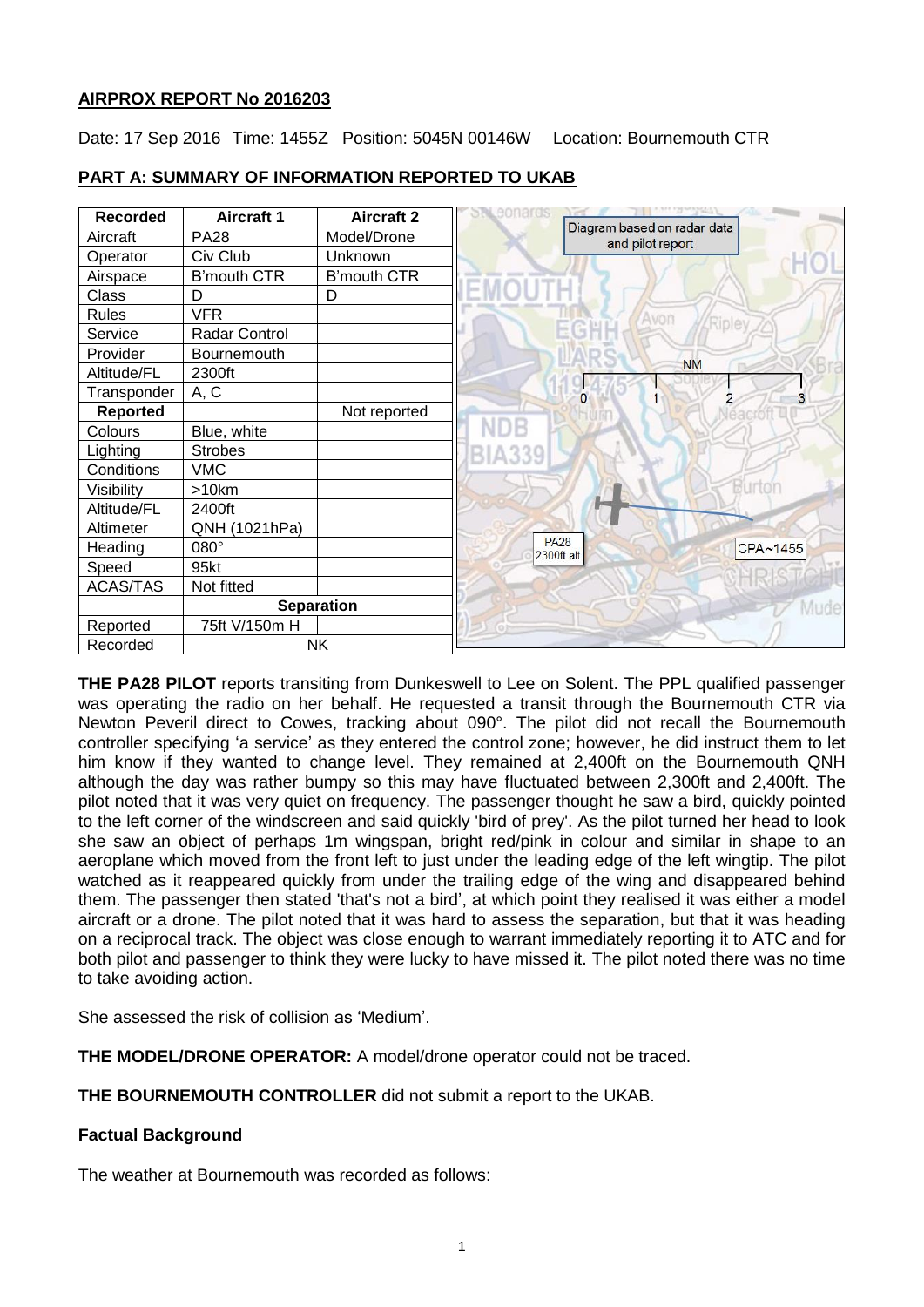METAR EGHH 171450Z 34010KT 9999 FEW034 SCT048 17/11 Q1021=

#### **Analysis and Investigation**

#### **UKAB Secretariat**

There are no specific ANO regulations limiting the maximum height for the operation of model aircraft/drone that weigh 7kg or less other than if flown using FPV (with a maximum weight of 3.5kg) when 1000ft is the maximum height. A model aircraft/drone weighing between 7kg and 20kg are limited to 400ft unless in accordance with airspace requirements. Notwithstanding, there remains a requirement to maintain direct, unaided visual contact with the aircraft sufficient to monitor its flight path in relation to other aircraft, persons, vehicles, vessels and structures for the purpose of avoiding collisions. CAP 722 gives guidance that, within the UK, visual line of sight (VLOS) operations are normally accepted to mean a maximum distance of 500m [1640ft] horizontally and 400ft [122m] vertically from the Remote Pilot.

Neither are there any specific ANO regulations limiting the operation of a model aircraft/drone in controlled airspace if they weigh 7kg or less other than if flown using FPV (with a maximum weight of 3.5kg) when they must not be flown in Class A, C, D or E, or in an ATZ during notified hours, without ATC permission. Model aircraft/drone weighing between 7kg and 20kg must not be flown in Class A, C, D or E, or in an ATZ during notified hours, without ATC permission. CAP722 gives guidance that operators of model aircraft/drone of any weight must avoid and give way to manned aircraft at all times in controlled Airspace or ATZ. CAP722 gives further guidance that, in practical terms, model aircraft/drone of any mass could present a particular hazard when operating near an aerodrome or other landing site due to the presence of manned aircraft taking off and landing. Therefore, it strongly recommends that contact with the relevant ATS unit is made prior to conducting such a flight.

Notwithstanding the above, all model aircraft/drone operators are also required to observe ANO 2016 Article 94(2) which requires that the person in charge of a small unmanned aircraft may only fly the aircraft if reasonably satisfied that the flight can safely be made, and the ANO 2016 Article 241 requirement not to recklessly or negligently cause or permit an aircraft to endanger any person or property. Allowing that the term 'endanger' might be open to interpretation, model aircraft/drone of any size that are operated in close proximity to airfield approach, pattern of traffic or departure lanes, or above 1000ft agl (i.e. beyond VLOS (visual line of sight) and FPV (firstperson-view) heights), can be considered to have endangered any aircraft that come into proximity. In such circumstances, or if other specific regulations have not been complied with as appropriate above, the drone operator will be judged to have caused the Airprox by having flown their drone into conflict with the aircraft.

## **Summary**

An Airprox was reported when a PA28 and a model aircraft or drone flew into proximity at about 1455 on Saturday 17<sup>th</sup> September 2016. The PA28 pilot was operating under VFR in VMC in receipt of a Radar Control Service from Bournemouth. A model aircraft/drone operator could not be traced.

## **PART B: SUMMARY OF THE BOARD'S DISCUSSIONS**

Information available consisted of a report from the PA28 pilot and radar photographs/video recordings.

Members were unable to decide conclusively as to whether the object sighted was a model aircraft or a drone although it was felt more likely to be a model aircraft. However, it was agreed that this did not affect the applicable regulations and that, by being at 2300ft, the model had been flown into conflict with the PA28. Members also agreed that it had been in close proximity, and that the reported separation was such that safety had been much reduced below the norm.